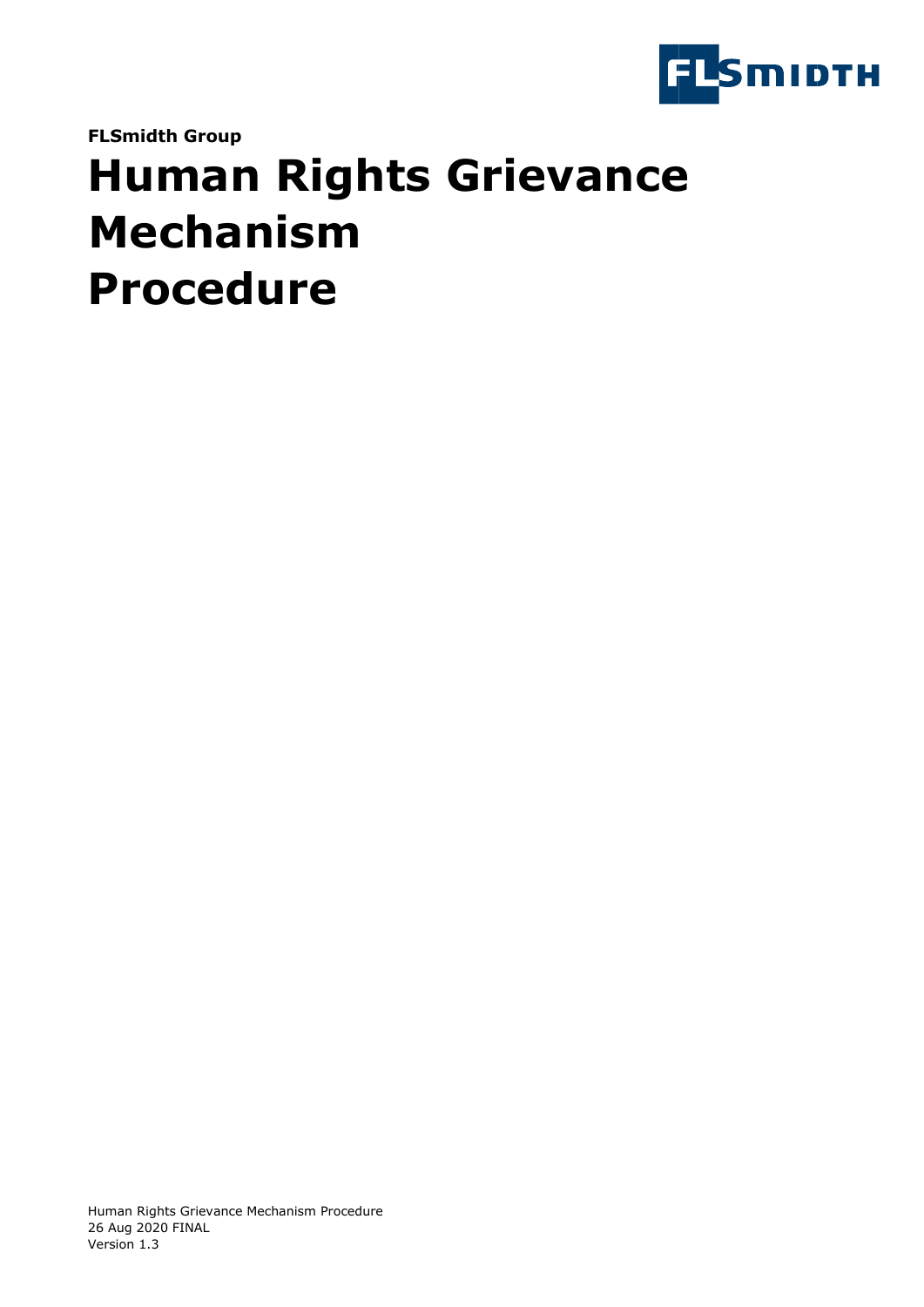

# **1 Introduction and scope**

The Human Rights Grievance filing Procedure outlines the basics of the human rights grievance filing, verification and resolution processes.

The Policy applies to FLSmidth & Co. A/S and all of its subsidiaries, offices and sites worldwide (henceforth 'FLSmidth') and includes all members of the Board of Directors, executives, officers and employees, irrespective of location. It also applies to any company acting on behalf of or in the name of FLSmidth, including all employees. Compliance with this policy is a condition of employment in FLSmidth and non-compliance may result in sanctions.

## **2 Rules**

FLSmidth aligns it practices to the United Nations Guiding Principles for Business and Human Rights. These principles confirm the need of a human rights grievance mechanism which is compatible with positive human rights enjoyment. This means that the mechanism should help the company understand potential human rights violations related to its business and verify them in a way that does not undermine the rights of any individuals involved, including their ability to seek remedy through formal justice systems. The grievance mechanism aims to offer remedy to those directly impacted by FLSmidth's business activitities where these might have constituted or contributed to the violation of an international human right.

## **3 Procedures**

## **3.1 Filing a complaint**

Complaints can be filed online through the FLSmidth Whistleblower Hotline system. This mechanism is accessible to both internal and external stakeholders. If the complainant wishes to file a grievance by phone, phone numbers to do so are also available on that same page. Operators are available in several different languages and calls are not traceable.

Rights violations may take many forms, and may overlap with other legal breaches. However, for acomplaint to be verified as described in the following steps, select 'human rights' as the Issue Type within the online whistleblower hotline system. This is to indicate clearly that you wish to file a human rights grievance or complaint, not a whistleblower report. While the portal receives both types of report, a human rights grievance is verified and resolved according to a different set of principles than a whistleblower report, as described in this Procedure.

If a complaint is not catalogued in this way in the reporting phase (by selecting 'Human Rights' as the complaint issue type), but is clearly a human rights grievance on the facts of the case, the verification process will still proceed according to the steps set out in this Procedure.